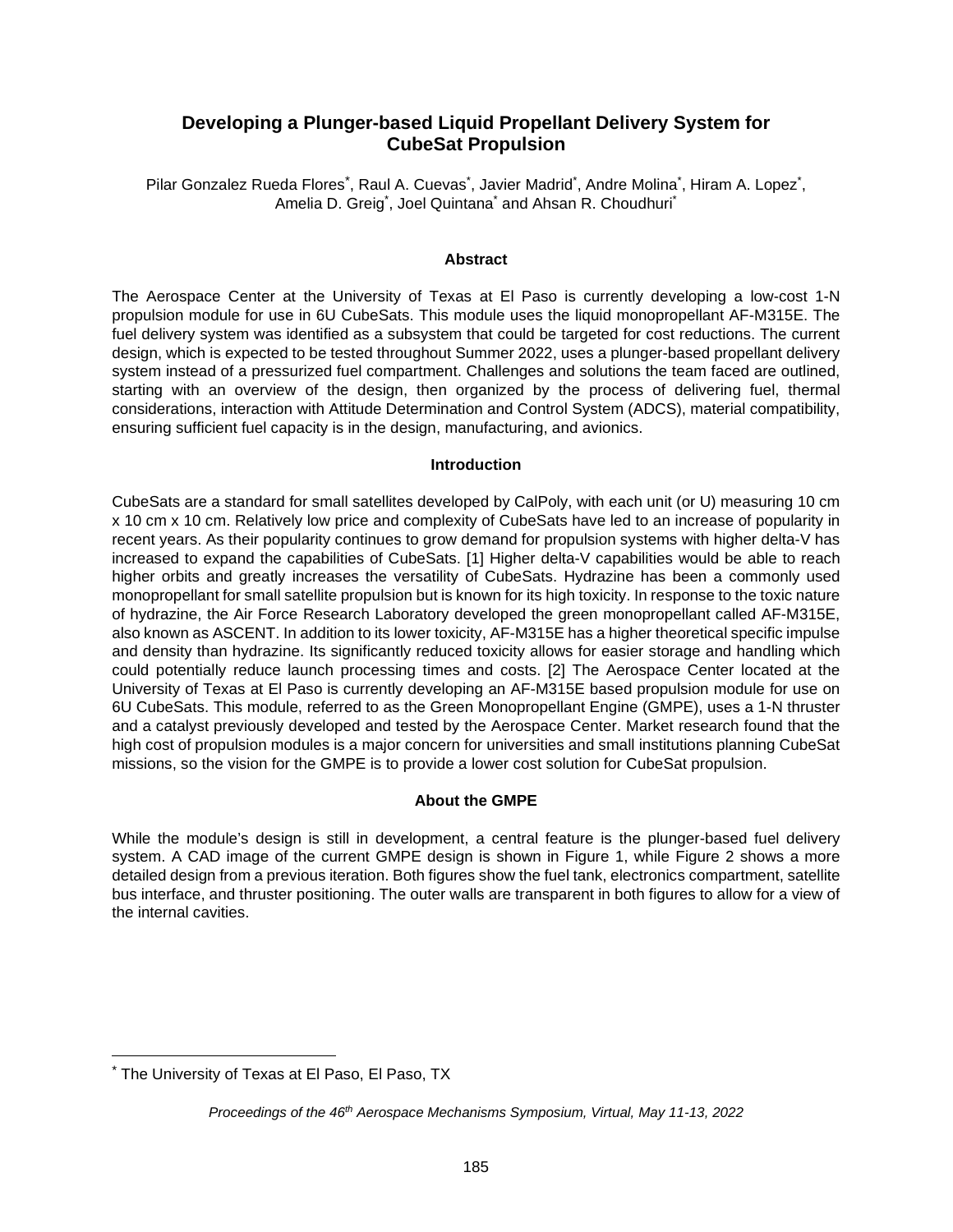

*Figure 1. Rendered image showing layout of current GMPE design. The fuel tank is the red region, the electronics compartment and satellite bus interface are at the green region, and the thruster can be seen in the center of the module.* 



*Figure 2. Rendered image of previous GMPE design with four thrusters. The plunger mechanism is shown in red, with AF-M315E being shown in magenta. Motors, valves, and electronics are shown in green.* 

Liquid propellants can be difficult to manage in micro-gravity, but a plunger-like fuel delivery system removes some of the challenges normally faced. For example, the plunger system does not require pressurant gas to move the fuel. Removing the need for a pressure vessel increases the space available for more fuel or additional equipment. Similarly, the fuel's flow rate and remaining volume can be easily monitored through the speed and location of the plunger. The plunger operates by using a motor driven piston to decrease the volume of the tank, while simultaneously forcing propellant through feed lines. The piston will be attached to two threaded rods which will be spun by the motors that raise or lower the piston, like how a 3D printer might raise and lower a gantry. Similar systems are commonly used on Earth in laboratory applications. They are particularly useful in applications requiring a well-controlled volumetric flow rate. As previously mentioned, using this system removes the need for flow meters and sensors monitoring remaining fuel in the module's tank simply by using an encoder on the lead screws. Thermocouples and pressure transducers allow for close monitoring the conditions inside the fuel tank. Although the GMPE team was unable to find literature regarding use of motor-powered piston-based fuel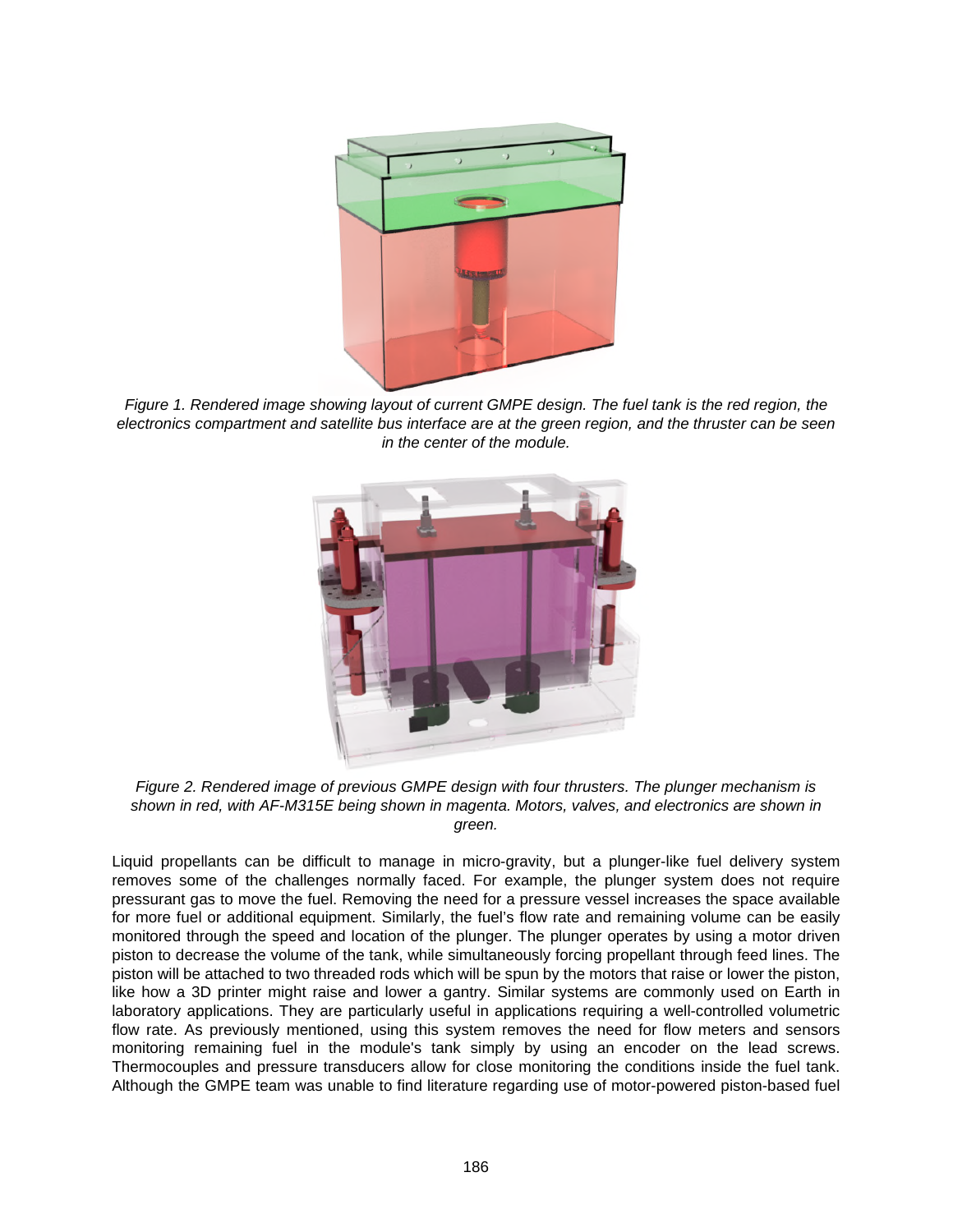delivery systems, previous laboratory testing successfully used a syringe pump for hot fire tests. A summary of major requirements for the GMPE are listed in Table 1.

| <b>Requirement</b>                                                                                | <b>Notes</b>                                                                                     |
|---------------------------------------------------------------------------------------------------|--------------------------------------------------------------------------------------------------|
| The GMPE SHALL have fully autonomous operations.                                                  | The module will have<br>communications with the satellite<br>bus, but not with a ground station. |
| The GMPE SHALL be able to complete mission with ADCS<br>tolerances of $0.2^\circ$ to $6^\circ$ .  | Based off tolerances from<br>commercially available CubeSat<br>ADCS.                             |
| The GMPE SHALL raise the temperature of the satellite bus<br>no more than 5°C at any time.        |                                                                                                  |
| The GMPE's tank SHALL keep the AF-M315E at a<br>temperature between -80°C and 140°C at all times. | Range between glassing and<br>autoignition for AF-M315E.                                         |
| The GMPE SHALL provide a maximum Delta-V to a 6U<br>CubeSat of 515 m/s.                           |                                                                                                  |

*Table 1. Summary of major requirements for the GMPE.* 

Additionally, a brief breakdown of expected costs for the testbed version of the GMPE by subsystem are listed in Table 2.

| <b>Subsystem</b>          | Cost, USD |
|---------------------------|-----------|
| Thruster                  | \$2,000   |
| Tank, fuel delivery       | \$2,300   |
| Heater                    | \$200     |
| Electronics, sensors      | \$2,000   |
| <b>Thermal Insulation</b> | \$800     |
| Total                     | \$7,300   |

*Table 2. Expected cost of testbed GMPE prototype by subsystem.* 

#### **Fuel Delivery**

One of the first concerns was that of cantilevering. If the plunger becomes uneven, not only would the predicted tank status become inaccurate, but there would also be the possibility of fuel leaking through a gap in the seal. This issue will be mitigated with the set of threaded lead screws controlling the plunger. One lead screw will be a right-handed screw while the other will be a left-handed screw. Because the lead screws are equidistant from the module's center of mass and will be moving at the same rate and timing, no net angular momentum will be generated from the movement of the lead screws.

Another issue that soon arose was that of possible hydraulic locking, also known as hydrolock. A few steps were taken to mitigate the possibility of hydrolock in the GMPE. First, the tank's total volumetric capacity was made to be larger than the maximum initial fuel volume that would be loaded into the tank. This additional volume was calculated by estimating the thermal expansion of AF-M315E at in the worst-case scenario of reaching 140°C, at which autoignition becomes the primary concern [3]. Then, by monitoring the temperature and pressure inside the fuel tank, adjustments can be made to the position of the piston to accommodate the expansion of the fuel.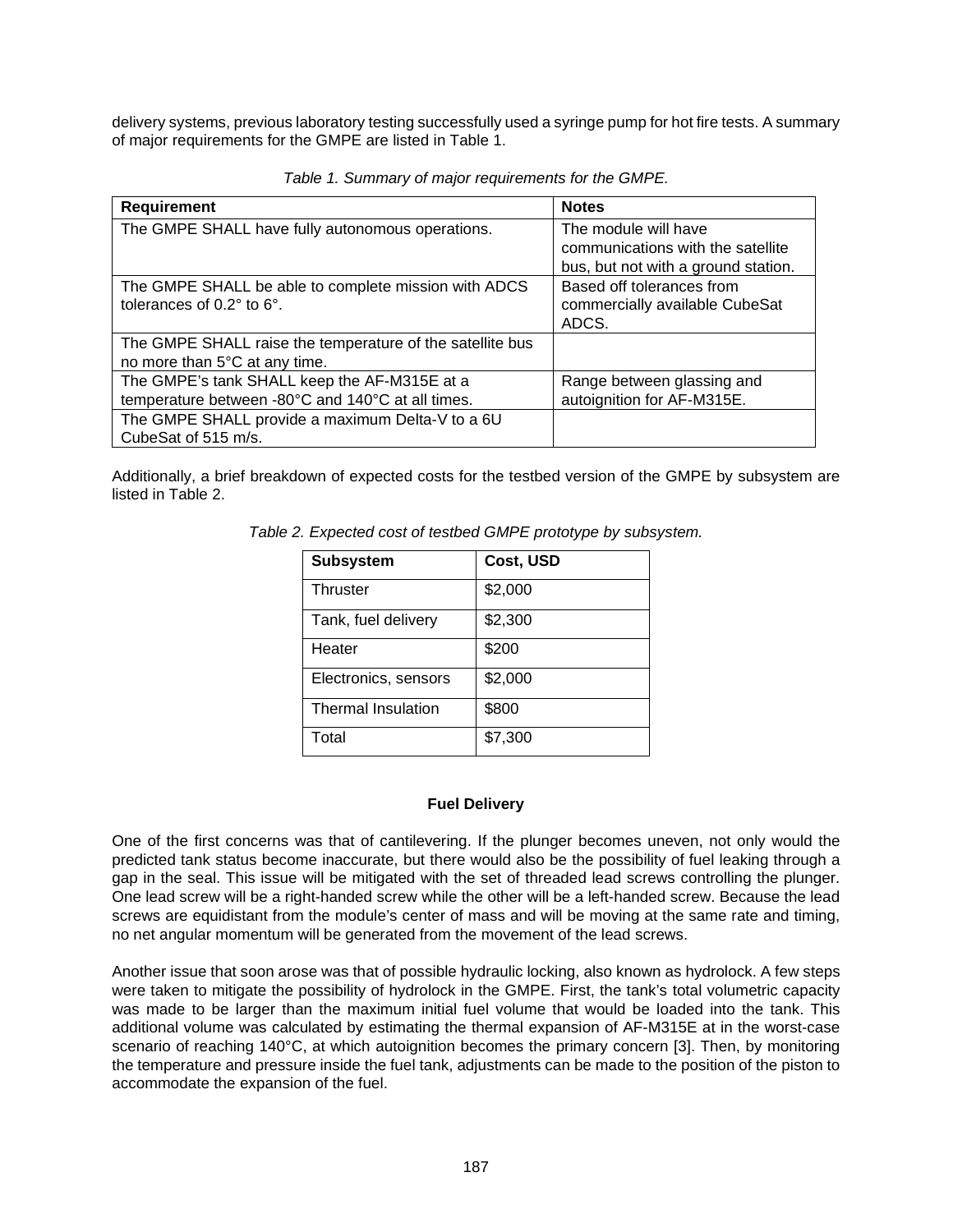Pressure drawdown was a major issue that arose when the team decided to remove pressurant gasses from the system. If the backside of the plunger is in a sealed space, the pressure drawdown from moving the plunger down would quickly overtake the force the motors could exert on the plunger. The team considered using a volatile fluid, such as acetone, to fill a buffer space above the plunger, as shown in Figure 3. As the volume in the buffer zone would increase, the fluid would evaporate and pressurize the buffer space, reducing the effect of the pressure drawdown. The team found that this solution would not entirely fix the drawdown issue. Instead, the backside of the plunger will be exposed to the vacuum of space. With this setup, the plunger will be working with the vacuum rather than against it during hot fires.



*Figure 3. Diagram depicting the proposed buffer area in an earlier GMPE design.* 

Next, the team had to ensure that the motors controlling the lead screws would be able to provide sufficient torque to move the plunger. In addition to this, encoders on the motors would have to provide a high enough resolution so that the tank's status could be properly monitored. First, the motor's torque output, T, the diameter of the shaft, d, gear reduction, N, and efficiency, η were used to find the motor's force output, F. This was done using Eq. 1.

$$
F = \frac{T}{d} N \eta
$$
 Eq. 1

A higher gear reduction ratio reduces the maximum speed of the motor but allows it to provide a higher force to the plunger. To ensure the new speed of the motors would still be high enough to provide the necessary flow rate, the speed at which the plunger would need to move was found. The speed at which the plunger would need to move along the vertical axis,  $v_{na}$ , was found using the volumetric flow rate,  $\dot{V}$ , and the plunger's surface area, A, using Eq. 2.

$$
v_{va} = \frac{\dot{v}}{A}
$$
 Eq. 2

The conveying speed of the lead screws,  $v_c$ , was then used to find the maximum required rotations per minute, RPM, that the motors would need to provide. This was found with Eq. 3. The resulting RPM value was then compared to the manufacturer's specifications for the gearmotor in consideration.

$$
RPM = \frac{v_{va}}{v_c} \qquad \qquad \text{Eq. 3}
$$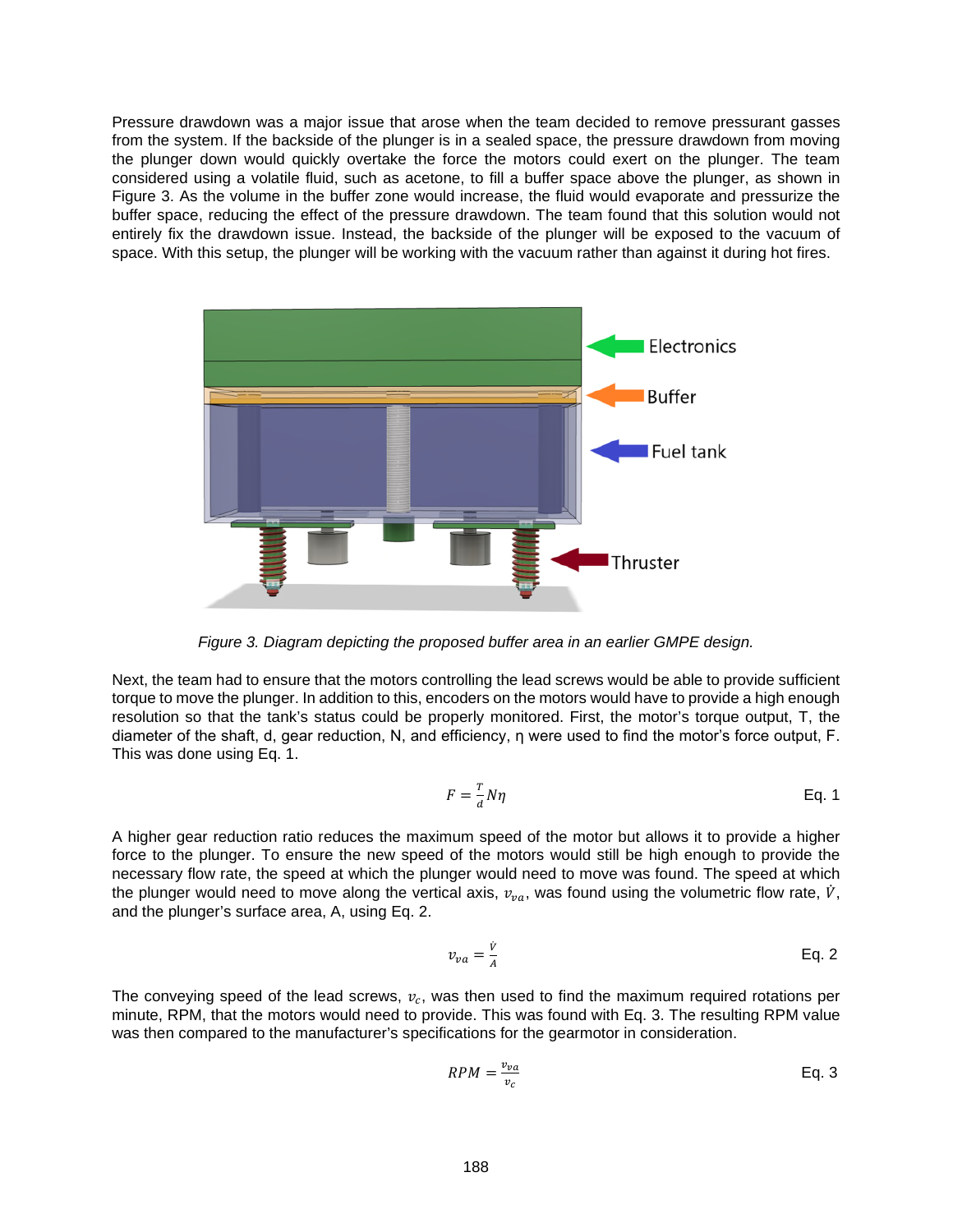#### **Thermal Considerations**

Because of the high temperatures at which AF-M315E decomposes, careful consideration was given to the thermal aspects of the design. First, an analysis using AGI's STK software was conducted to estimate the range of temperatures the GMPE might experience during a mission. Then, a thermal analysis of the module was conducted to find the maximum temperature it would reach with no thermal insulation. The setup to this problem is shown in Figure 4. Because the resulting tank temperature was above AF-M315E's autoignition temperature, layers of insulation were added to the design until a satisfactory maximum temperature was obtained. This was achieved with 15 layers of MLI, for a maximum temperature of around 32°C at the boundary between the MLI and wall.



*Figure 4. Setup for thermal analysis for the GMPE, seen in a cross-sectional view of the module. The propellant tank is shown in orange, while the thruster is shown in blue. Gray lines represent walls and fuel lines.* 

### **Other Considerations**

Considering the small size of a CubeSat, saturation of the ADCS must also be taken into account. Due to the placement of the thruster, three different torque cases can arise due to misalignment. The first is the simplest case where no misalignment is present, and no torque is created as the force passes through the center of gravity. Misalignment in one plane (Figure 5) is referred to as "simple misalignment" while a misalignment in two planes is referred to as "complex misalignment." These misalignments are likely to occur as a result of slight imperfections during the manufacturing process. The exact extent of these misalignments will depend on the tolerances used when manufacturing the thruster, tank, flange, and feedlines.



*Figure 5. Simple (left) and Complex (right) misalignment depictions*